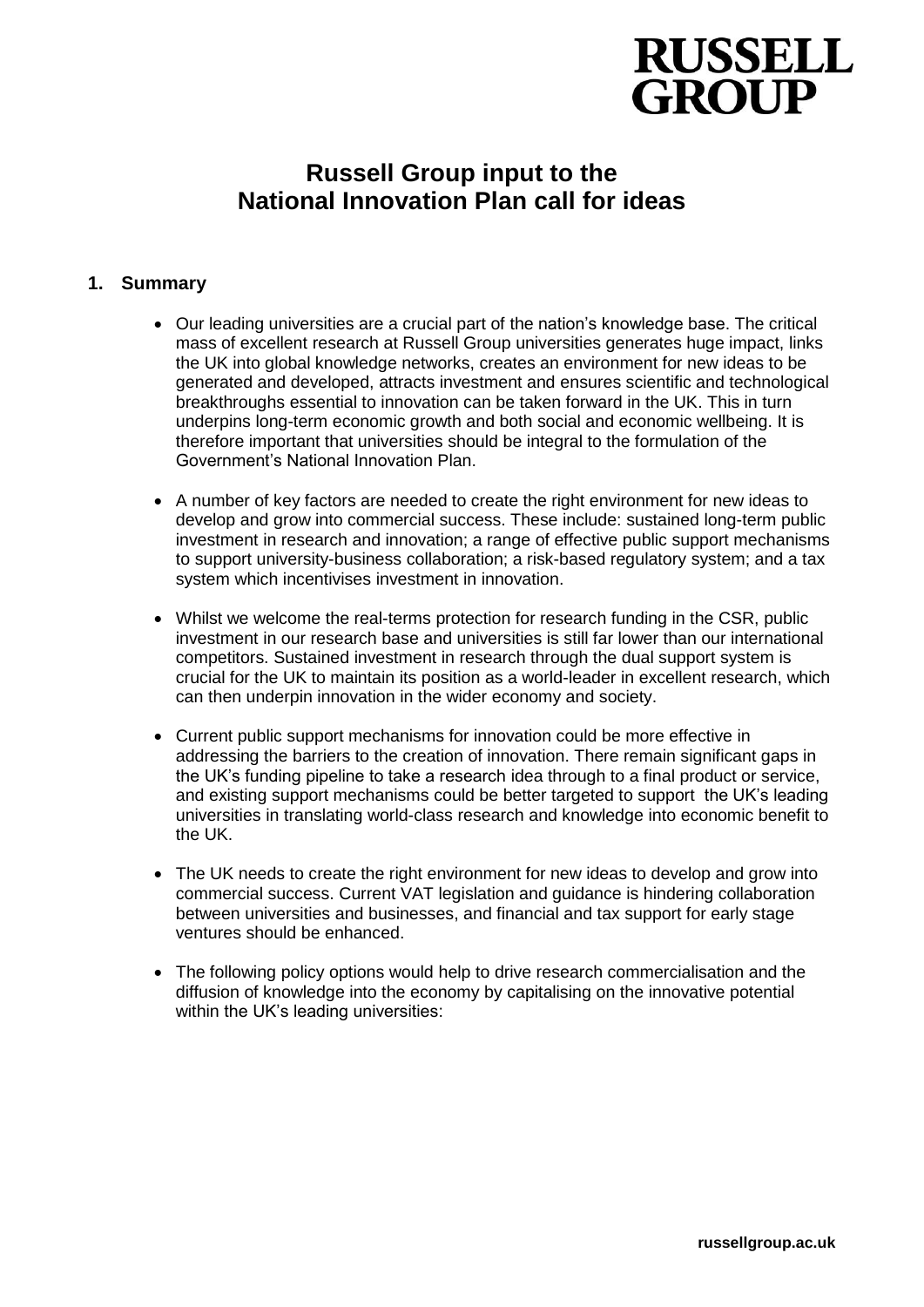**Policy options for new initiatives in order of priority:**

- **Create a proof of concept fund available across the research spectrum to address the existing funding gap and drive innovation**
- **Introduce a targeted VAT exemption for new business-university capital investments to remove the current disincentive to collaboration**
- **Boost the Higher Education Innovation Fund (HEIF) to £250m per year and lift the cap on amounts available to individual universities to realise even greater economic benefit to the UK**
- **Ensure all research business conducts with universities is automatically eligible for the Research and Development Expenditure Credit (RDEC) to drive further private investment in R&D**
- **Expand the University Enterprise Zones pilot so that all universities are eligible and enhance the support to include business rate relief and other measures**
- **Introduce a new funding competition ('Powerhouse Awards') to scale up business-university collaborations and drive the development of new products and technologies to commercialisation**
- **Reduce bureaucracy and drive demand for KTPs through pre-approval in batches and better promotion of the scheme nationally**
	- The creation of the National Innovation Plan takes place in the context of significant changes and uncertainty around the future of innovation and knowledge exchange infrastructure signalled in the Nurse Review and confirmed in the HE White Paper. Ensuring that the public support mechanisms for innovation work effectively is critical in driving the development of new products and technologies to commercialisation as well as enabling universities to transfer their innovative knowledge and expertise to businesses.
	- When Innovate UK is merged into the new UK Research and Innovation arm's length body (UKRI) it should retain a completely separate budget and must not be integrated without its concomitant funding. The conversion of grants to loans could introduce additional risks for universities in participating in collaborative projects; it would not be appropriate, for example, to convert grants to fund proof of concept activities to loans or other financial instruments.
	- With the creation of the Office for Students and UKRI, careful consideration will be needed concerning how funds to promote innovation including HEIF and RPIF will be administered and supported in future. HEIF is extremely effective at developing knowledge-based interactions between universities and businesses and should be maintained for the long-term. Increasing HEIF funding to £250 million per year would help build on the existing innovation capacity within the UK's leading universities, and better targeting the funding would enable those universities best able to translate world-class research and knowledge to deliver even greater economic benefit to the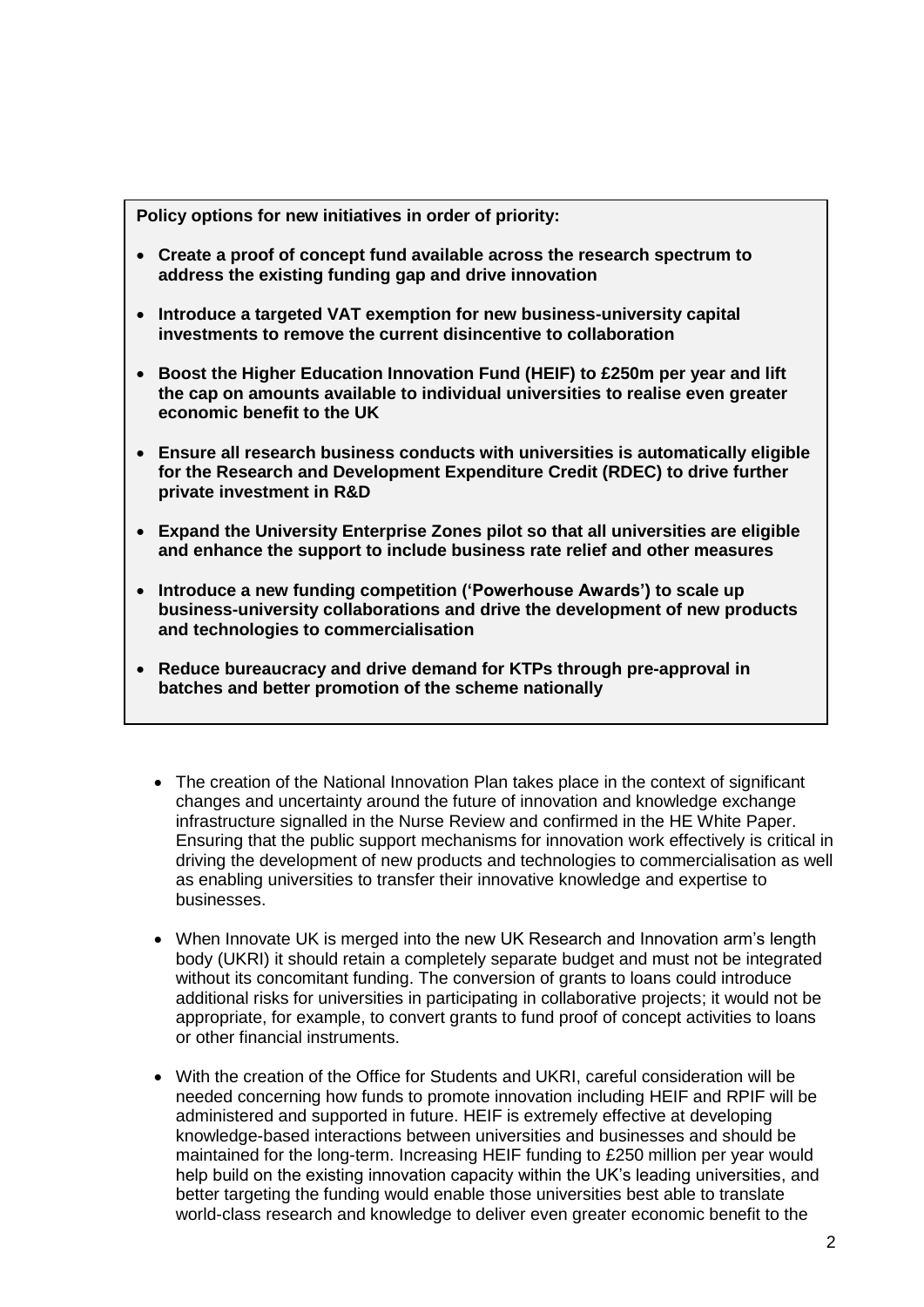UK. Similarly RPIF has been very successful in leveraging significant external investment into important capital projects at the UK's leading universities and should continue as a strategic initiative for the future.

• Russell Group universities lead the way in producing innovative new spin-out companies and licensing their IP. Technology Transfer Offices have been integral to these successes, carrying out a range of critical functions on behalf of universities and businesses – adding value to and speeding up commercialisation processes. The successful exploitation of IP is very complex and a single, one-size-fits-all approach is unlikely to be fit for purpose; it is therefore vital that universities should maintain autonomy to manage their own IP. Considering how existing tools, such as Lambert Agreements, could be promoted better and made more effective would be helpful to further maximise the value of IP assets.

# **2. Context**

-

#### 2.1 **World-class universities are a crucial part of a nation's knowledge base and absorptive capacity, creating the knowledge and scientific breakthroughs essential to innovation, which underpins long-term economic growth.**

- 2.2 Russell Group universities in particular contribute out of all proportion to their size on key economic measures, and are highly effective and successful in the commercial exploitation of their research.<sup>1</sup> We have produced a series of publications and films demonstrating how research conducted by Russell Group universities gives rise to a range of impressive economic and social impacts.<sup>2</sup> The most recent of these, *Engines of Growth*, analyses a sample of Research Excellence Framework (REF) impact case studies from Russell Group universities and finds that research underpinning a small sample of case studies resulted in at least £21 billion of wider economic benefits – 100 times the initial investment.
- 2.3 Russell Group universities play a key role in their local communities acting as drivers of 'place'-based innovation; working with business, LEPs, City Regions, local authorities and others to provide local leadership and help to develop local innovative capacity; and promoting the creation of highly-skilled jobs and improvements in productivity.<sup>3</sup>
- 2.4 In order to continue reaping the benefits of the innovation and economic impact developed from our universities' research and knowledge transfer activities, the Innovation Plan should focus strongly on how best to capitalise on the innovative potential within the UK's leading universities. This will help to drive the development of new products and technologies to commercialisation as well as enabling universities to transfer their innovative knowledge and

<sup>1</sup> In 2014-15, our universities accounted for 75% of the total income from contract research to UK universities, 68% of the IP income generated by UK universities, and 59% of active spin-outs which survived for three years. Source: HESA HEBCI data 2014-15

<sup>2</sup> Our *Engines of Growth* report and accompanying film is available here: <http://www.russellgroup.ac.uk/media/5324/engines-of-growth.pdf> Our report, *The social impact of research conducted in Russell Group universities*, published in 2012 is available here:

[http://www.russellgroup.ac.uk/policy/publications/the-social-impact-of-research-conducted-in-russell-group](http://www.russellgroup.ac.uk/policy/publications/the-social-impact-of-research-conducted-in-russell-group-universities/)[universities/](http://www.russellgroup.ac.uk/policy/publications/the-social-impact-of-research-conducted-in-russell-group-universities/) Our report *The economic impact of research conducted in Russell Group universities*, published in 2010 is available here:<http://www.russellgroup.ac.uk/media/5254/economic-impact-of-research.pdf>

<sup>&</sup>lt;sup>3</sup> For example, our universities have often been instrumental in securing investment for the knowledge economy where City Deals have taken place including in Birmingham where the University of Birmingham and Birmingham Children's Hospital have secured matched government funding, as part of the Birmingham City Deal, to build the £24 million Institute of Translational Medicine.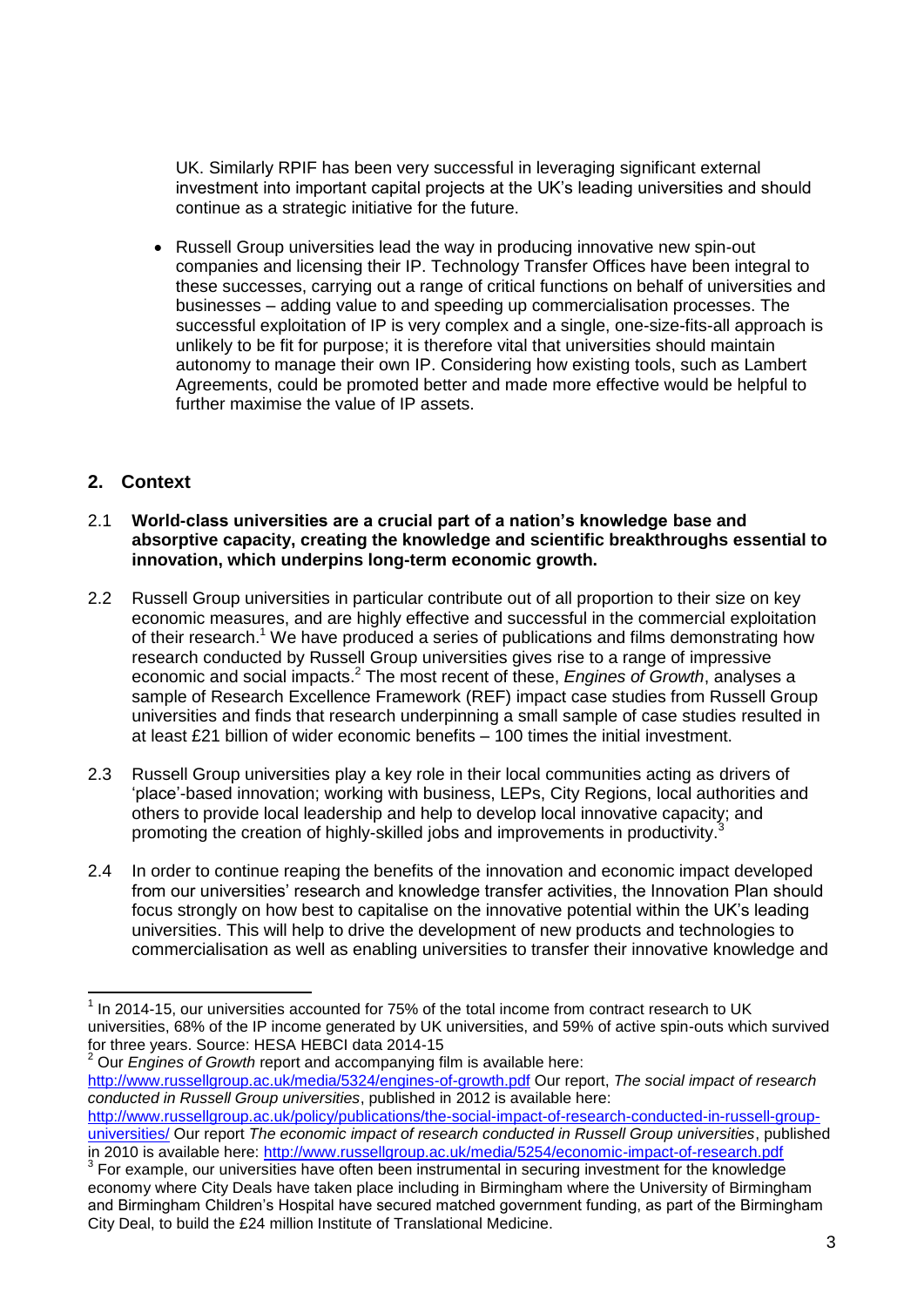expertise to businesses. The Plan should also consider how to incentivise businesses to invest in R&D and to access and engage with the UK's research base.

- 2.5 Sustained long-term investment in research and innovation is critical to the maintenance of the UK's comparative advantage. We welcomed the commitment at CSR to protect the research resource budget in real-terms for the remainder of this Parliament, but while the UK maintains a world-leading position in research excellence, public investment in our research base and universities is far lower than our international competitors. **The intention outlined in the National Innovation Plan call for ideas to move towards spending 3% of GDP on R&D is therefore welcome.**
- 2.6 **Current public support mechanisms for innovation could be more effective in addressing the barriers to innovation**. There are significant gaps in the UK's funding pipeline to take a research idea through to a final product or service, including problems in accessing 'proof of concept' funds and sufficient venture capital. Existing support mechanisms could be expanded and better targeted to support the UK's leading universities in translating world-class research and knowledge into economic benefit to the UK.
- 2.7 The UK needs to create the right environment for new ideas to develop and grow into commercial success. **Current VAT legislation and guidance is hindering collaboration between universities and businesses, and financial and tax support for early stage ventures should be enhanced.**

# **3. Options for new initiatives to drive innovation**

3.1 The following policy options, in order of priority, would all incentivise greater businessuniversity collaboration – driving research commercialisation, diffusing knowledge into the economy and creating economic benefit for the nation:

#### **Proof of concept fund for research excellence**

 $\overline{a}$ 

- 3.2 One of the biggest challenges when taking research ideas through to commercialisation is demonstrating proof of concept and proof of market potential. This is an essential step in securing external investment for further development. The availability of this type of funding is vital for universities in developing products and technologies to commercialisation (helping to bridge the so called 'valley of death'), and should be enhanced. A recent evaluation commissioned by Innovate UK of proof of concept funding available to businesses and universities has shown that such funding tends to be fragmented and is not always consistently available.<sup>4</sup> Furthermore, many proof of concept schemes are not open to universities, such as Innovate UK's own SMART scheme. Addressing this gap in funding would make a significant difference to our ability to drive innovation.
- 3.3 The biomedical catalyst fund (supported by the MRC and Innovate UK) is a proven model for de-risking key steps in development and helping to accelerate excellent research ideas into new products and therapies. We welcome the expansion of the Catalyst model to include agri-tech, energy and industrial biotechnology.
- 3.4 A wider fund (which we would suggest should be around £50 million per year of additional money) available across the research spectrum would help ensure all areas of research are similarly supported. Such a fund could play a critical role in leveraging additional funding for seed activities from universities' internal funds as well as helping universities to attract

 $4$  Review of UK Proof of Concept support, IP Pragmatics commissioned by Innovate UK (September 2015)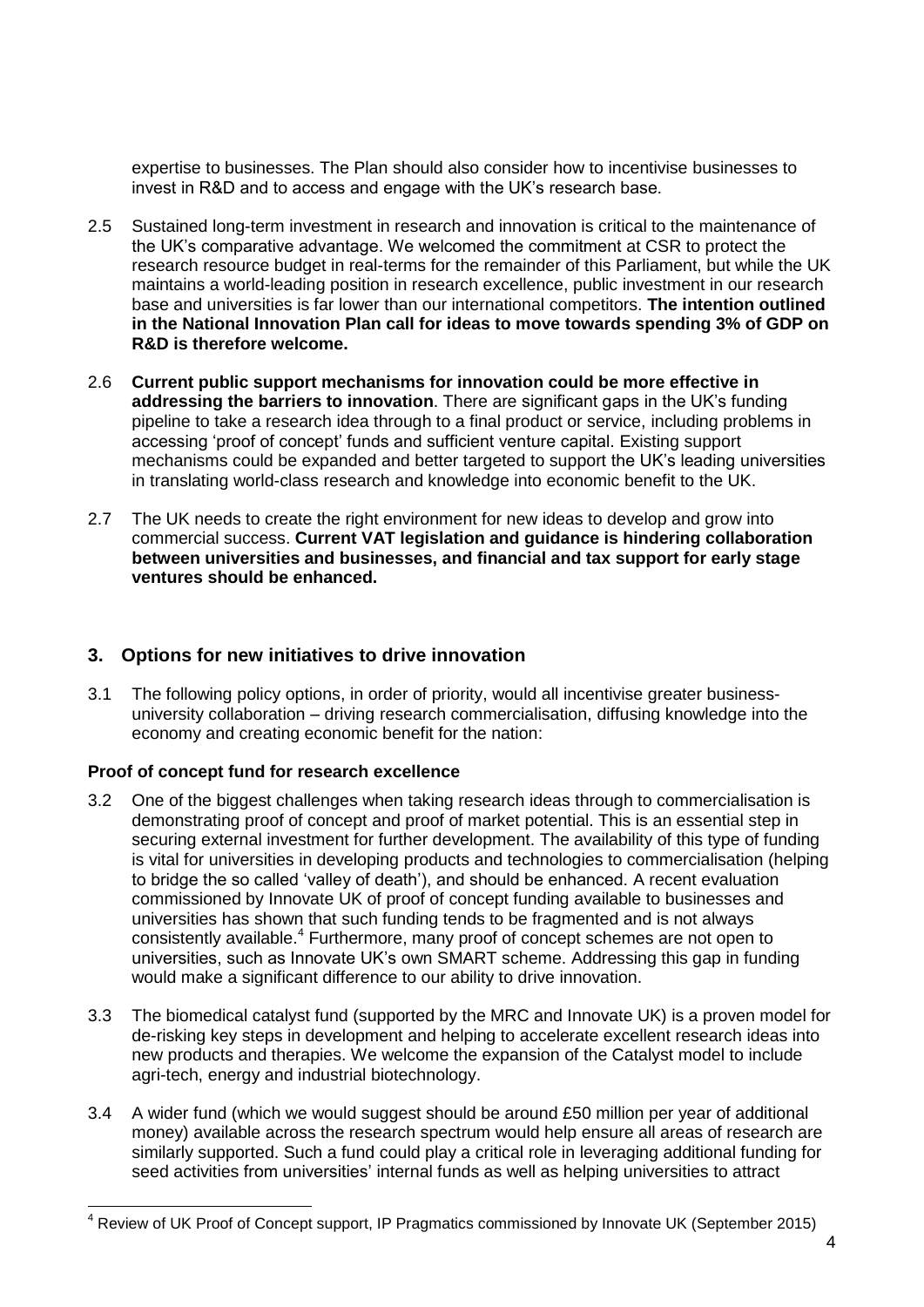external investment. It could be coordinated across Research Councils and with Innovate UK, building on the catalyst model and on Research Council follow-on funding.

#### **Targeted VAT exemption for new business-university capital investments supporting research and innovation**

- 3.5 Current uncertainties in liability for VAT on new research facilities and the supply of research services create unnecessary barriers to collaborations between businesses and universities. The maximum threshold for commercial use of a university building before VAT is due is very low (only 5%), and the task of calculating building apportionment for commercial and noncommercial activity is burdensome. VAT liability on university floor space used for business purposes is therefore a disincentive to co-location of business and university research activities.
- 3.6 Liability for VAT as a result of universities collaborating with businesses to foster innovation has also meant that the value of public investment in new facilities has been reduced. For example, Imperial's new £140 million Research and Translation Hub received £35 million from the Government through the Research Partnership Investment Fund (RPIF). However, as the whole development is liable for VAT, £24 million (i.e. equivalent to almost 70% of the total RPIF investment by the Government) will be returned to the Treasury in VAT – meaning the true government contribution through RPIF is a net £11 million.
- 3.7 Recent interpretation of VAT legislation has also hindered equipment sharing between institutions, businesses, charities and other partners - unless special arrangements such as cost sharing groups are established, incurring a heavy administrative burden, and thus undermining the benefits of the VAT exemption. Clearer guidance is required concerning the supply of research services and how this should be classified for the purposes of VAT, particularly with regard to transactions between universities and businesses.
- 3.8 Introducing a targeted VAT exemption for new university buildings used for collaboration with business would remove the current disincentive and help to underpin economic growth and drive innovation. This could be tied to (but not limited to) an expansion of the University Enterprise Zone pilot, and could build on and expand the current HMRC guidance which states that research falls outside the scope of VAT if it is in the 'public good'. Alongside this, HMRC should produce clearer guidance for institutions on how to interpret VAT regulations, particularly with regard to the supply of research services.

#### **Boost HEIF to £250m per year and lift the cap on amounts available to individual universities**

3.9 The Higher Education Innovation Fund (HEIF) should be maintained for the long-term as it is vital in facilitating innovation and the impact of our research as well as promoting entrepreneurialism and engagement with businesses, including SMEs. HEIF funding has been invested by Russell Group universities in a wide range of activities from proof of concept investment to develop world-leading graphene technologies, to helping to secure high value new global research centres, and supporting universities to deliver entrepreneurial education to thousands of students.<sup>5</sup>

\_\_\_\_\_\_\_\_\_\_\_\_\_\_\_\_\_\_\_\_\_\_\_\_\_\_\_\_\_\_\_\_\_\_<br><sup>5</sup> For example: HEIF was instrumental in setting up and in the early-stage development of a graphene spinout from the University of Manchester, 2-DTech Limited, to commercialise graphene technology. HEIF funding also helped the University of Exeter to secure a £2 million collaboration with Astra Zeneca to create a unique global centre to boost the effectiveness and safety of vital new drugs for both patients and the environment and to secure high tech jobs in the South West. HEIF has supported the University of Cambridge's Centre for Entrepreneurial Learning which has delivered entrepreneurship training to more than 16,000 people over the last decade.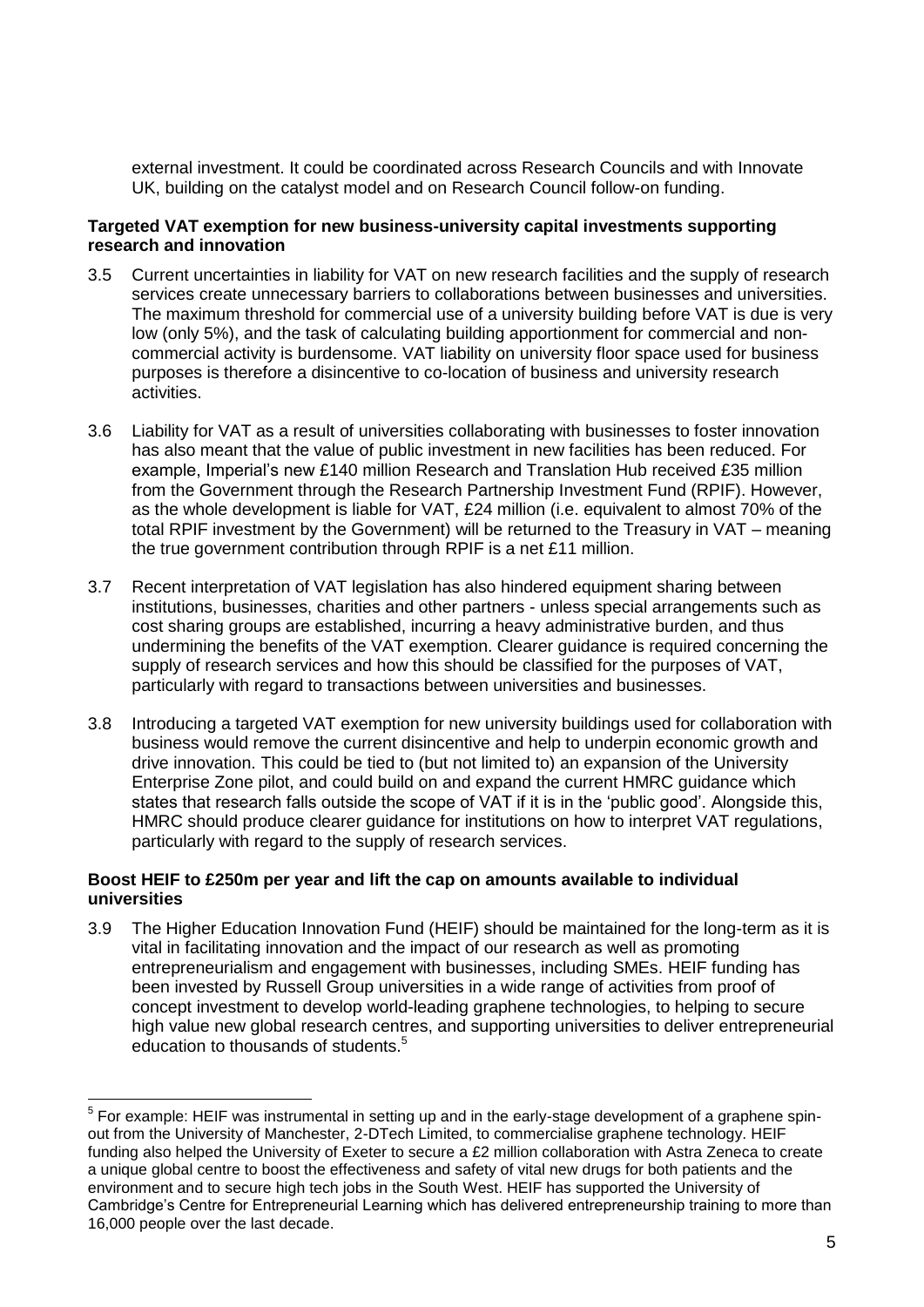- 3.10 There is robust evidence demonstrating the impressive return on investment which HEIF provides, enabling universities to leverage-in important investment from the private sector:<sup>6</sup>
	- (a) Every £1 of HEIF funding results in a return on investment of £9.70 in benefits for the economy and society, and the return is greater where research intensity is greater.
	- (b) Approximately 33% of Knowledge Exchange (KE) income is attributable to HEFCE KE funding (this equates to £700 million per annum worth of KE activity at Russell Group universities alone).
- 3.11 Increasing HEIF funding to £250 million per year would help build on the existing innovation capacity within the UK's leading universities, driving more activity to translate world-class research and knowledge into greater economic benefit to the UK.
- 3.12 The current £2.85 million allocation cap for any single institution means universities that deliver most of the UK's excellent research are being constrained in their ability to translate research into innovation. Lifting the cap would target limited resources through HEIF on those universities best able to translate world-class research and knowledge into even greater economic benefit to the UK. With a more proportionate level of HEIF funding, our universities could not only fulfil their potential in knowledge transfer, but also help other institutions to do so too.
- 3.13 Concentration of HEIF funding does not prevent all institutions from maximising the economic benefits of their knowledge base. There are many successful collaborative models in existence where universities work together to generate economic benefit. Smaller and less research-intensive universities can and do access the knowledge transfer expertise and in some cases, facilities and seed/venture capital funds, within larger and more researchintensive universities.<sup>7</sup>
- 3.14 It is vital that HEIF can continue to be used flexibly by institutions to support a range of knowledge exchange activities. We would caution against restricting the uses of the funding as this could have a counterproductive effect on the capacity and capability of the innovation infrastructure at UK universities.

## **All research business conducts with universities automatically eligible for the Research and Development Expenditure Credit (RDEC)**

- 3.15 Despite recent improvements to the R&D Tax Credit schemes, the qualifying expenditure criteria for research are still too complex and restrictive. In turn this adds to the administrative burden and creates a disincentive for some businesses to engage (in particular small and mid-sized businesses and those that may not have engaged in major R&D projects before).
- 3.16 Introducing automatic eligibility for all research which is being conducted in collaboration with universities would incentivise greater business-university collaboration as it would provide a clear guarantee that an RDEC claim will be successful. This would drive further private investment in R&D, boosting productivity and economic growth.

<sup>-</sup> $6$  Assessing the Economic Impacts of the Higher Education Innovation Fund: a Mixed-Method Quantitative Assessment (October 2015)

<sup>7</sup> For example, the University of Oxford's ISIS arm and the University of Liverpool are collaborating with Aston, Oxford Brookes and Middlesex on staff development and the commercialisation of technology transfer projects and the University of Manchester collaborates with around 50 other universities in the UK on knowledge exchange activities.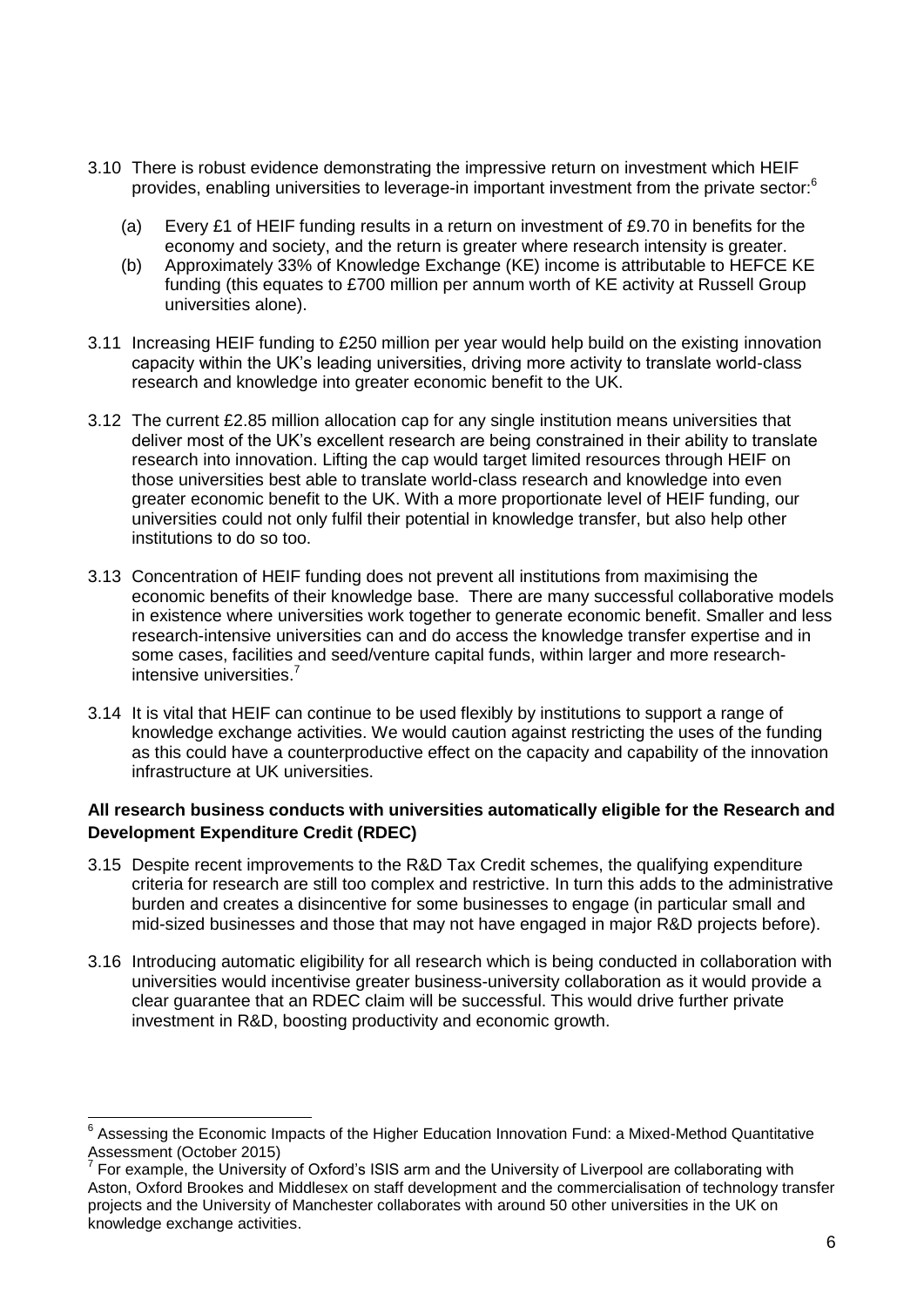## **Expand the University Enterprise Zones pilot**

- 3.17 We welcome the establishment of four University Enterprise Zones (UEZs), including partnerships involving or led by the Universities of Bristol, Nottingham and Liverpool. Following the pilot stage (which runs until 2017), we would like to see the scheme broadened so universities across the UK will be eligible to bid and the investment increased so that a greater number of UEZs can be established.
- 3.18 Russell Group universities are already investing in the provision of facilities and expertise to businesses within and outside their own regions, from business incubation services to networking hubs and large-scale science parks. Expanding the network of UEZs to cover all of these would enable our universities to accelerate the work they are doing to foster business start-ups, innovation and growth.
- 3.19 The current pilot focuses on support for capital (to create start up and incubator space) and support from UKTI to create an investment proposition. When rolling out UEZs further, this support could be enhanced by providing business rate relief, a targeted VAT exemption on buildings/facilities used for business-university collaboration and other measures identified by universities and start-up firms in the 2017 evaluation of the pilots.

#### **'Powerhouse Awards': a funding competition for consortia of universities and industry to drive the development of new products and technologies to commercialisation**

- 3.20 Russell Group universities are leaders in establishing long-term multi-dimensional relationships with the full spectrum of businesses – from SMEs to multinationals, charities and other organisations – whether this is through sharing knowledge and skills with local companies, working on major research projects with multinationals, driving research commercialisation or providing incubator space for innovative start-ups. However, more could be done to support existing efforts to evolve and grow further to the point of creating global scale and driving the UK's comparative advantage in international markets.
- 3.21 New 'Powerhouse Awards' would facilitate the establishment of consortia between universities, industry and other local/regional/national bodies: the consortia would focus on taking key research ideas right through to implementation with business. The Awards would incentivise long-term multi-lateral collaborations between universities and businesses and leverage private investment in research, development and training. These consortia would be more focused than Catapults and would help to build a critical mass of collaborative activity and funding to capitalise on the innovation potential of the research base.
- 3.22 Powerhouse Award funding could be used for research, proof of concept, training and nearer-market implementation activities allowing universities to work with business partners in a seamless way (rather than having to engage different funders at different stages of a project). Direct funding from Government (c. £10-25m over five years per consortia) could be allocated on a competitive basis – with the focus on quality – and held by universities on behalf of the consortia. The funding could be matched with regional growth funds and funding from business and other sources as appropriate. In addition, any underspend in the incoming apprenticeship levy could be targeted towards the training component of the Awards.

#### **Pre-approval of Knowledge Transfer Partnerships (KTPs) in batches to reduce bureaucracy and drive demand from businesses and universities**

3.23 KTPs, which typically engage SMEs with expertise in universities, are a valuable mechanism for knowledge transfer, helping businesses to improve their competitiveness and productivity through the use of knowledge, technology and skills that reside within the UK research base.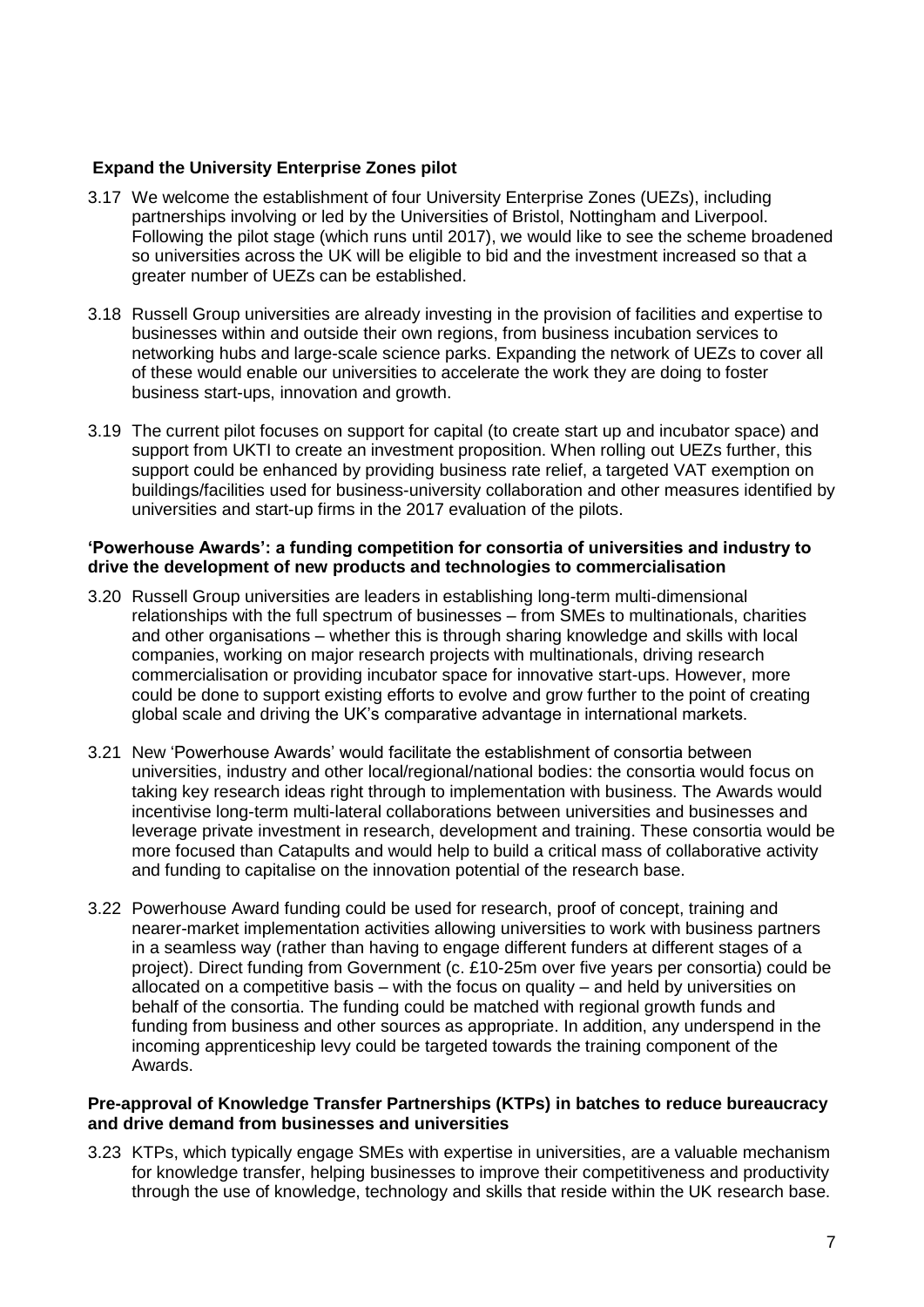However, the length of time and administrative effort required to establish a KTP is a source of frustration to both industrial and academic partners, and a particular challenge for SMEs.

- 3.24 Whilst we welcome moves by Innovate UK to reform the application process and increase the speed of decision-making, other approaches could be considered. For example, universities with the highest grant value for KTPs could have their KTPs 'pre-approved' in batches so they can make decisions about KTP projects themselves in 'real time' and activate KTPs much faster. This would reduce the bureaucracy involved in the application process for both universities and businesses.
- 3.25 Greater promotion of KTPs nationally would also be helpful to strengthen the KTP brand and would make it easier to recruit and retain KTP Associates. Queen's University Belfast is currently leading a national campaign to develop a stronger national KTP brand and any additional support for this would be welcome. There may also be an opportunity to expand on existing KTP provision by targeting any underspend in the apprenticeship levy for use in funding additional KTPs. In order to improve the uptake of KTPs, local enterprise partnerships (LEPs) could be major contributors to KTP funding, raising awareness with the SME community in particular, and helping to boost the number of partnerships supported each year in their regions.

# **4. Ensuring the UK's innovation funding infrastructure is fit for purpose**

- 4.1 In order to continue to capitalise on the ability of the UK's leading universities to drive our innovative potential, the UK needs a range of effective public support mechanisms, including those that can leverage additional investment and incentivise on-going business-university collaboration.
- 4.2 The creation of a National Innovation Plan for the UK takes place in the context of significant uncertainty around the future of innovation and knowledge exchange infrastructure signalled in the Nurse Review and HE White Paper.<sup>8</sup> Ensuring that the UK's innovation funding infrastructure facilitates the development of new products and technologies to commercialisation as well as enabling universities to transfer their innovative knowledge and expertise to businesses is critical.
- 4.3 The Government is proposing to integrate Innovate UK into a new overarching body for research and innovation – UKRI. Should this occur, **Innovate UK must retain a completely separate budget within UKRI and must not be integrated without its concomitant funding**. It would be counterproductive to fund Innovate UK at the expense of investment in basic research, which provides the pipeline for new technologies and knowledge underpinning innovation.
- 4.4 Other changes are also being made to the way in which Innovate UK operates including converting a proportion of their funding from grants into other financial instruments such as loans and equity stakes by 2019-20. **This could introduce additional risks for universities in participating in collaborative projects** and could make it harder to attract matched funding from businesses. Other financial instruments being considered for Innovate UK,

 8 See the Russell Group responses to the HE Green Paper and Nurse review for detailed evidence on the future of the research landscape and dual support system:

<http://www.russellgroup.ac.uk/policy/policy-documents/response-to-the-he-green-paper/> (Green Paper response)

<http://www.russellgroup.ac.uk/policy/policy-documents/response-to-the-nurse-review-of-research-councils/> (Nurse review response)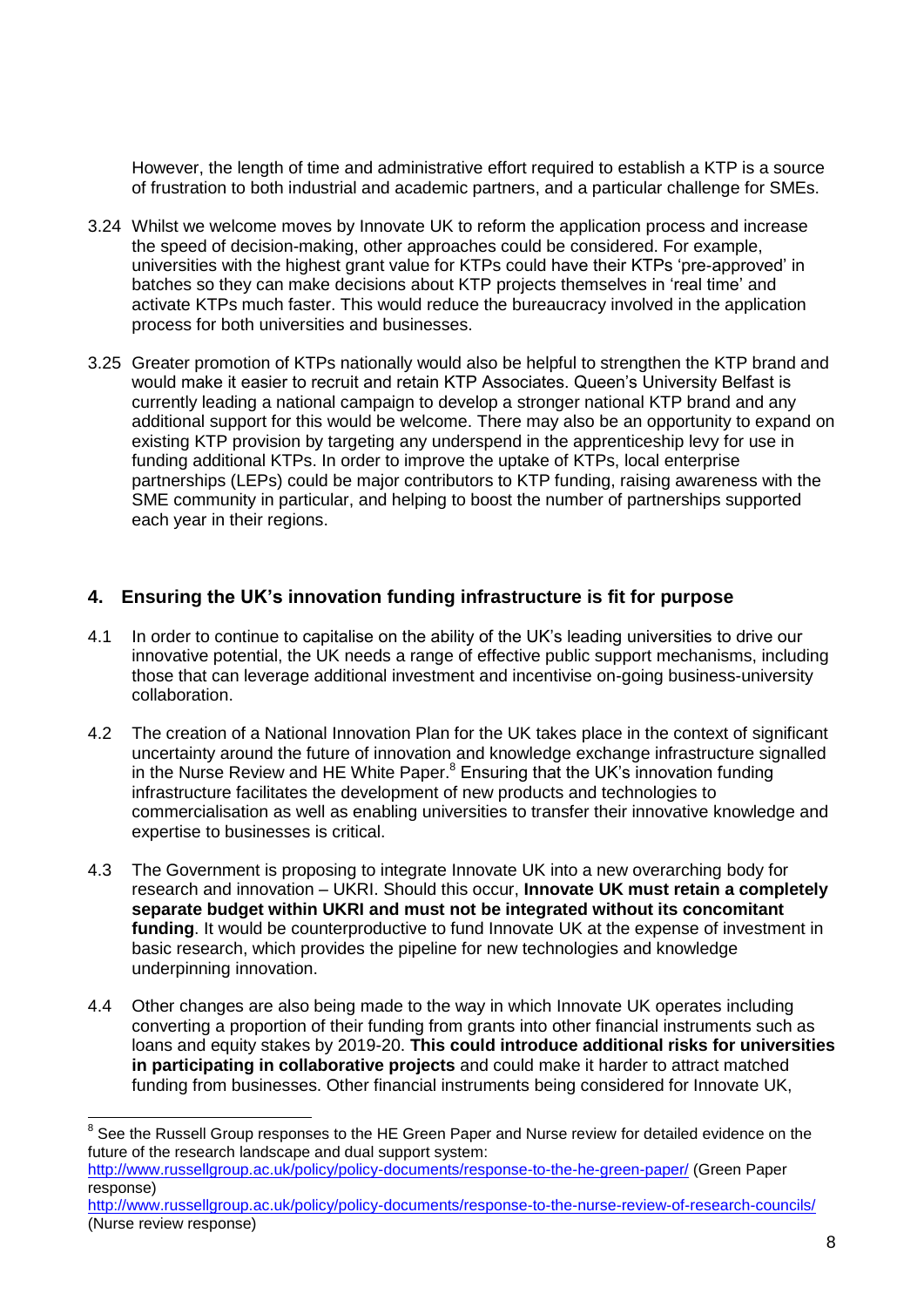including taking equity stakes in the outcome of projects, will almost certainly add further complications regarding how Innovate UK is managed, whether businesses and universities will be willing to engage and whether Innovate UK will be able to deliver truly innovative technologies in future. It would not be appropriate, for example, to convert grants to fund proof of concept activities to loans or other financial instruments. Such a move would exacerbate the existing significant gaps in the UK's funding pipeline to take a research idea through to a final product or service.

- 4.5 With the creation of the OfS and UKRI as set out in the HE White paper, **careful consideration will be needed concerning how funds to promote innovation including HEIF and RPIF will be administered and supported in future**. As outlined above, HEIF is extremely effective at developing knowledge-based interactions between universities and businesses, and facilitating innovation which results in economic and social benefit to the UK. It is also one of the few remaining funding sources available to universities allowing them sufficient flexibility to leverage additional funding from external sources. It is vital that HEIF is maintained for the long-term and that it is targeted to support research-intensive universities where it can have the greatest impact.
- 4.6 The success of our universities in leveraging external investment through RPIF has demonstrated the extent to which public and private partners see great benefit in such collaborations and we look forward to this stream continuing as a strategic initiative.
- 4.7 There are also opportunities for Government to **make better use of public procurement processes to drive innovation, and in particular, to encourage engagement with startups and university spin-outs.** The Small Business Research Initiative (SBRI) is helpful in providing contracts to companies to develop research through to commercialisation, often in conjunction with other support mechanisms.<sup>9</sup> Government should look to build on the SBRI and ensure procurement decisions are taken with a view to incentivising long-term innovation through investment in new technologies emerging from leading universities rather than focusing on short-term cost reduction.

# **5. Creating a risk-based regulatory environment to facilitate successful universitybusiness collaborations**

- 5.1 **Russell Group universities lead the way in producing innovative new spin-out companies and licensing their IP**. In 2014-15, Russell Group universities accounted for:
	- (a) 68% of all IP income generated by UK universities (over £106 million)
	- (b) 70% of IP income involving SMEs (excluding software licenses)
	- (c) 59% of all spin-out companies still active after three years
- 5.2 Russell Group universities also significantly outperform other universities in the value of their spin-outs and start-ups, accounting for over 52% of the turnover of all spin-outs and start-ups with some HEI ownership in 2014-15 (a total of £560 million, up 40% on the previous year).
- 5.3 **Technology Transfer Offices (TTOs) have been integral to these successes, carrying out a range of critical functions on behalf of universities and businesses** – adding value to and speeding up commercialisation processes. It has been suggested that TTOs are overly focused on short-term income generation. This is not the case as TTOs are assessed

 9 For example, SBRI is supporting the development of a technology jointly developed by researchers at the University of Liverpool and Polyphotonix, an SME through a KTP partnership. The technology is being developed to halt degeneration in patients with two classes of eye disease.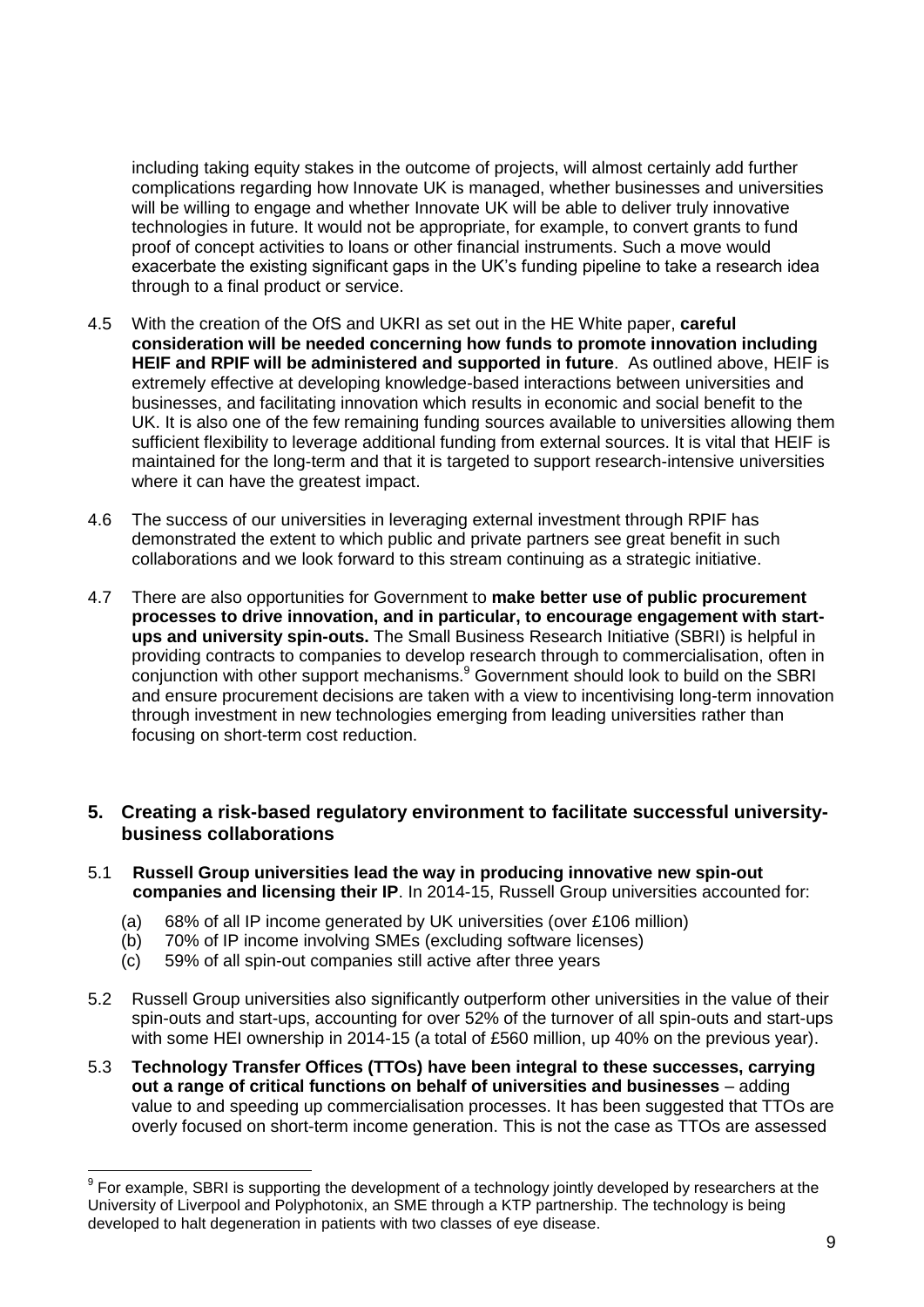on financial objectives over varying timescales with a focus on promoting research impact and business growth, rather than simply making a profit.

- 5.4 TTOs support spin-out companies in a range of ways particularly during early formative stages. These include: identifying commercial value and evaluating commercial potential; helping to attract external investment and investing internal university seed funds where appropriate; providing access to university facilities and incubation spaces; offering legal advice and administrative support; and registering patent applications and IP and negotiating licence agreements. In return, TTOs seek an equitable share of the financial benefits of commercialisation activity in order to incentivise faculty, and reinvest in research, teaching and future technology transfer.
- 5.5 Essentially, our TTOs provide the commercialisation expertise and resources that are otherwise lacking in the UK and indeed can only be found in a few places internationally, such as Silicon Valley.
- 5.6 The role of the TTO in identifying, protecting and transferring IP is critical in enabling new products and services to be developed to the benefit of the society and the economy. In recent years, Russell Group universities have led the way in pioneering innovative new models for IP management such as the Easy Access IP scheme, meaning TTOs focus on a smaller number of potentially high value opportunities and provide a wide range of IP available free of charge to businesses and individuals. Many of our universities also provide accelerator facilities and advice for external emerging businesses as well as staff and graduate start-ups, and spin-outs.<sup>10 11</sup> Our universities provide different options to academics and investors enabling them to decide whether or not to utilise the services offered by TTOs, and where there is no TTO involvement in a spin-out, substantially reducing the share of revenues from net royalties.
- 5.7 **The successful exploitation of IP is very complex and a single, one-size-fits-all approach is unlikely to be fit for purpose.** It therefore makes commercial sense that the treatment of IP should vary according to the circumstances, depending on the nature of the research and company to be spun-out or technology to be licensed. In the majority of cases, protecting IP is crucial to the development of a technology and helps to maximise opportunity for a return on investment for both the university and the industry partner/investor. In turn, this means it is **vital universities should have and maintain autonomy to manage their own IP**, using their expertise to make decisions about how best to spin-out and licence technology and other IP in order to drive economic growth.
- 5.8 While there are certainly areas in the innovation landscape that could be improved such as the Lambert Toolkit and the availability of venture capital and proof of concept funds – the variety of approaches to IP management in the UK is extremely advantageous. It has enabled the UK to become a world-leading innovation hub that attracts entrepreneurs and FDI. **It would therefore be counterproductive to introduce regulation around universitybusiness collaboration.**

-

 $10$  Easy Access IP was first introduced by the University of Glasgow in 2010 and later adopted by Bristol, Birmingham, Durham, Exeter, and King's College London. By the start of 2015, Easy Access IP had been adopted by 24 universities and research organisations both in the UK and abroad, with overwhelmingly positive preliminary evaluation results.

<sup>11</sup> For example, SETsquared is a collaboration between the Russell Group universities of Bristol, Exeter and Southampton and partner universities of Bath and Surrey that aims to accelerate the growth of innovation and technology businesses to stimulate economic growth in the regional economy. SETsquared has raised over £1 billion in 10 years and has been voted Europe's number one University Business Incubator.